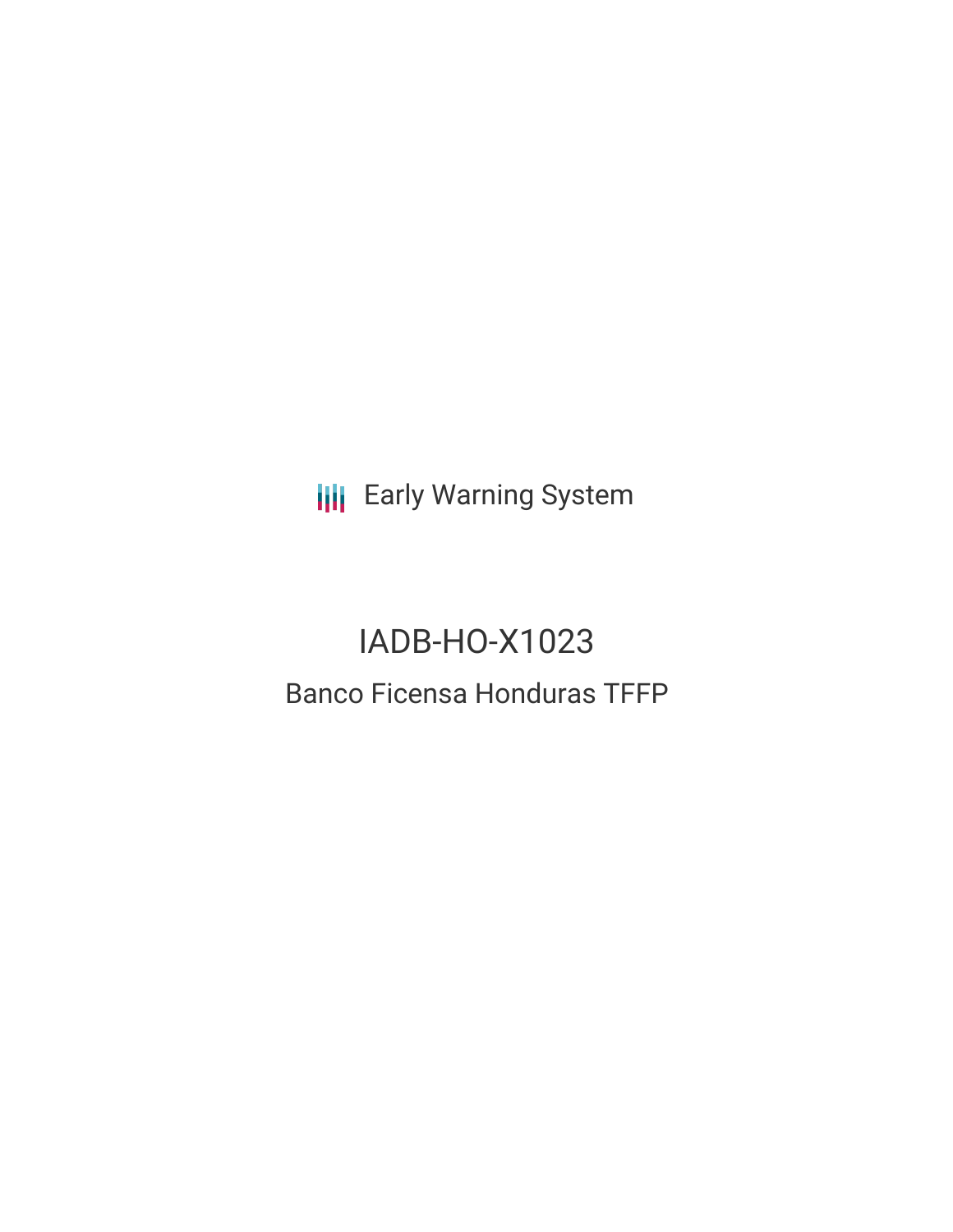## **Quick Facts**

| <b>Countries</b>               | Honduras                               |
|--------------------------------|----------------------------------------|
| <b>Financial Institutions</b>  | Inter-American Development Bank (IADB) |
| <b>Status</b>                  | Approved                               |
| <b>Bank Risk Rating</b>        | U                                      |
| <b>Voting Date</b>             | 2016-12-02                             |
| <b>Borrower</b>                | Banco Ficensa Honduras                 |
| <b>Sectors</b>                 | Finance                                |
| <b>Investment Type(s)</b>      | Guarantee                              |
| <b>Investment Amount (USD)</b> | $$5.45$ million                        |
| <b>Project Cost (USD)</b>      | $$8.00$ million                        |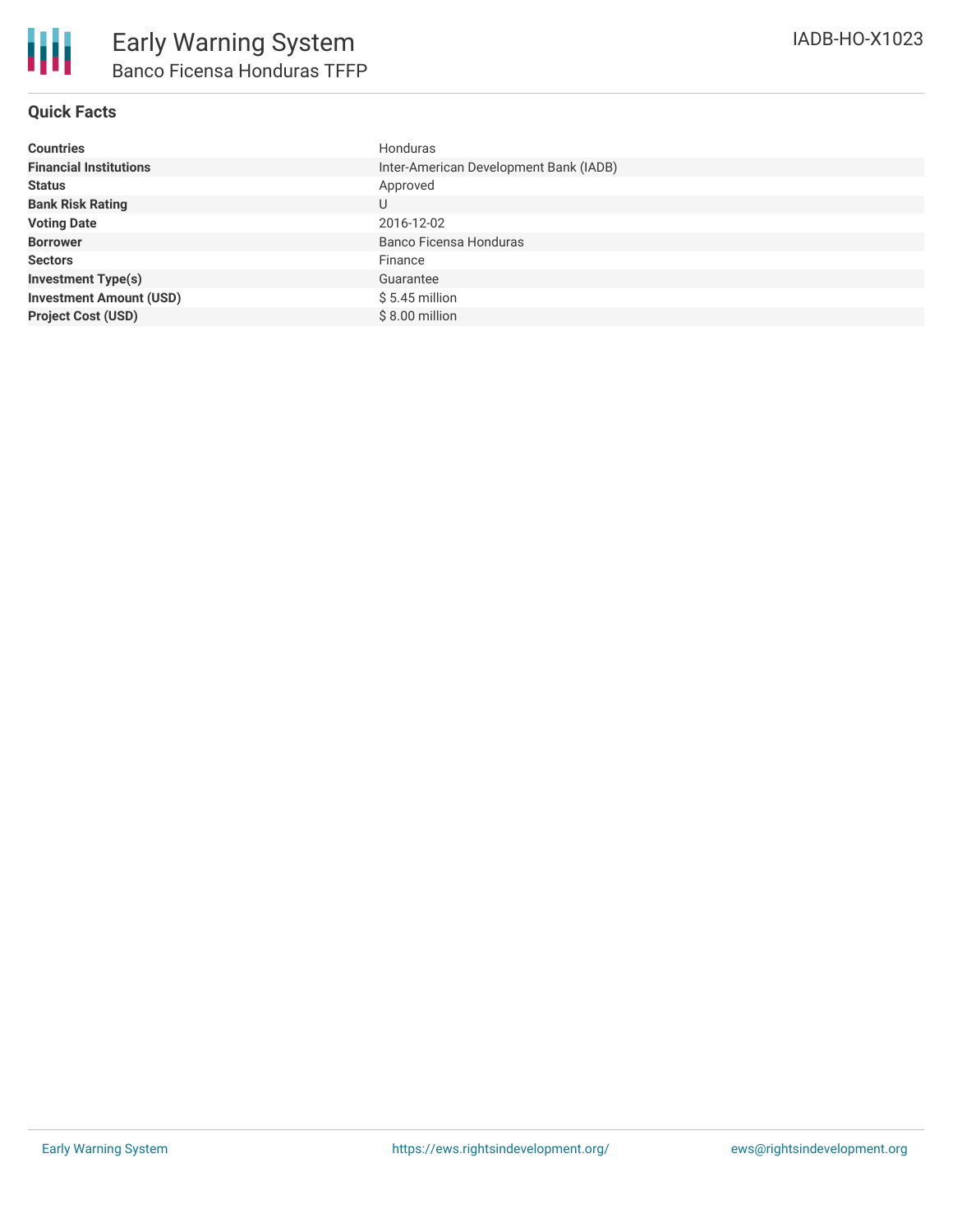

# **Project Description**

From the IDB: "TFFP line to support regional cooperation and integration"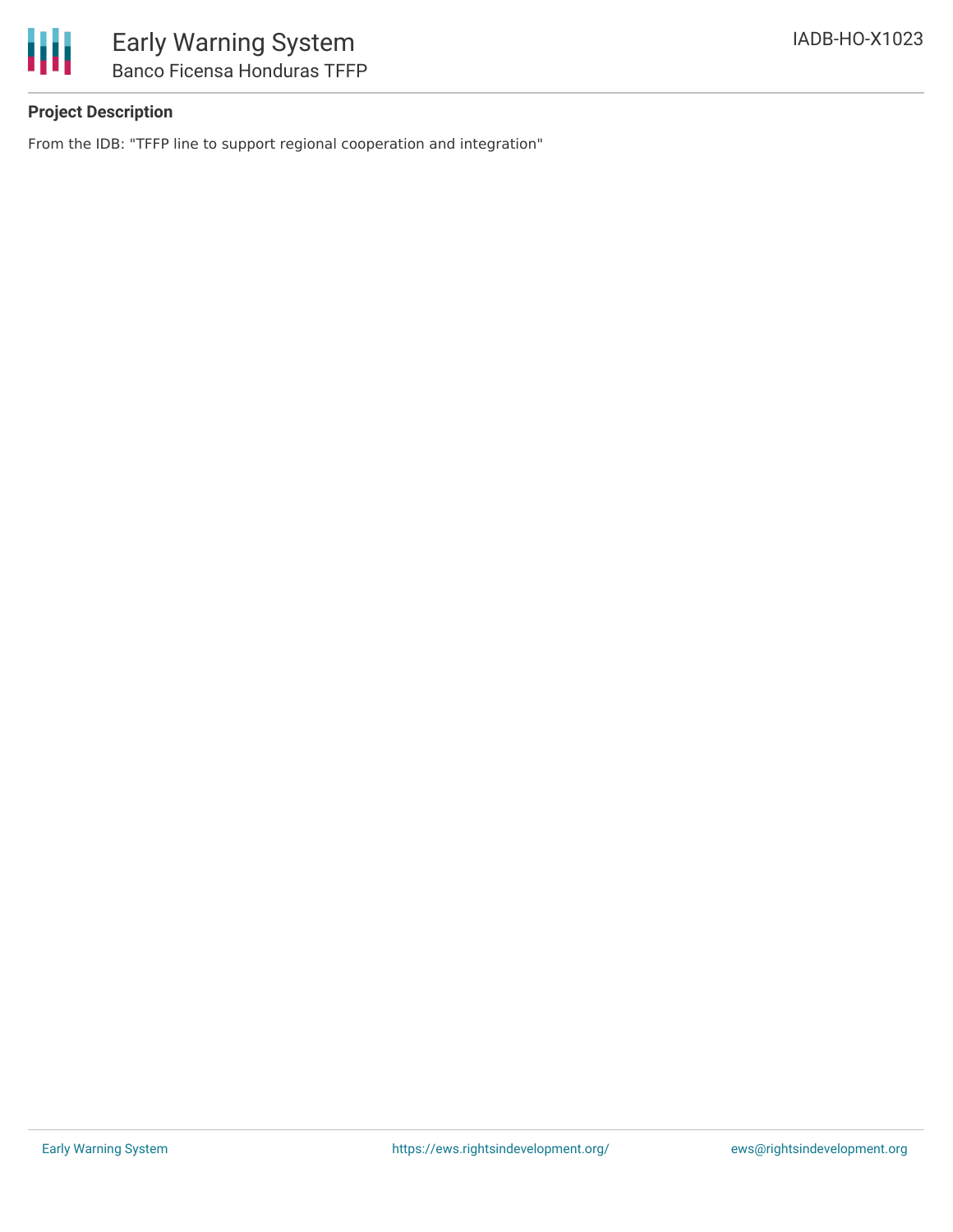#### **Investment Description**

• Inter-American Development Bank (IADB)